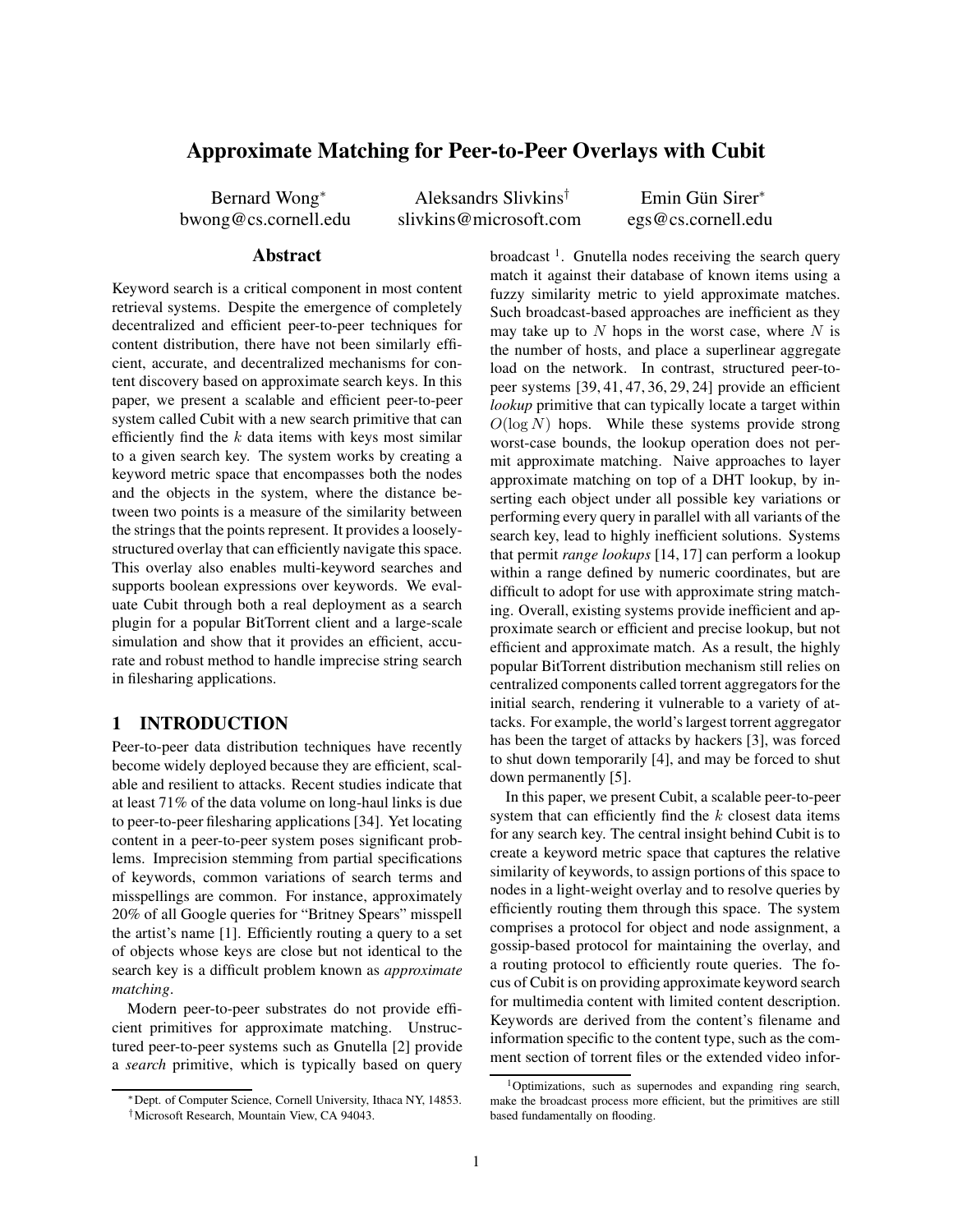mation for YouTube video clips.

An efficient algorithm, based on small-worlds networks [26], for navigating this keyword metric space enables Cubit to quickly identify approximately matching objects. Cubit assigns a random location in space to each overlay node, and each node maintains the set of objects for which it is the closest. Objects are further replicated to a few closest peers to ensure high availability. Each node keeps track of neighbors in a concentric ring structure based on edit-distance that provides a node with near authoritative information about its local region, and with sufficient out-pointers to forward queries towards more authoritative nodes. Cubit discovers the nodes with keywords that are similar to the search term by first examining its local ring members, and retrieving additional closer candidate nodes from these selected members. The search is repeated with these new candidates that have more information in the proximity of the search term's region than the previous members. This protocol quickly converges to the closest nodes with a high success rate.

Search queries in Cubit are not limited to single keywords. The search primitive supports using a multiword similarity metric to match search queries to objects. Cubit also supports combining keywords using user-specified boolean operators, enabling users to precisely define their search query. This is done efficiently by leveraging probabilistic data structures to represent, disseminate, and operate on relatively large intermediate result sets with low, constant size overheads.

Traditional load-balancing techniques for DHTs that replicate objects to nearby neighbors cannot be used for approximate matching, as queries cannot be safely shortcircuited unless an exact match is found. We introduce a novel load-balancing technique based on virtual nodes to disperse hot-spots in keyword popularity that supports short-circuiting queries for approximate matches.

We evaluate Cubit through both a real deployment in a search plugin for Azureus, a popular BitTorrent client, and large-scale simulations. Cubit outperforms DHTbased approximate search techniques, requiring an order of magnitude fewer RPCs; it can successfully answer 30% more queries than DHTs using Soundex hashing, and can accommodate any language for which a word similarity metric can be defined. Currently, there are more than 6, 000 active users of the Cubit search plugin.

Overall, this paper makes three contributions. First, it describes a *keyword space* that captures the similarity of keywords, and outlines a scalable and efficient protocol for routing queries to nodes that are closest to a search term in the space, thus yielding a DHT with an approximate match primitive. Second, it puts Cubit in context of prior theoretical work on small-world networks, and obtains provable small-world guarantees for the routing protocol which (unlike the notions from prior work) apply to the keyword space. Finally, the paper demonstrates through both a real deployment and large-scale simulations that the system is accurate, efficient, and robust. In particular, it can place the target object in the top 20 results for more than 94% of the queries even with a high degree of perturbation in the search terms.

## **2 APPROACH**

An object stored in Cubit is characterized by one or more *keywords*. Cubit's approach to approximate matching relies on an accurate notion of distance between keywords. Such distance should correspond to our intuition on which keywords are similar and which are different. The choice of any particular distance is driven by domain requirements; the Cubit's core is agnostic to this choice. For example, Euclidean distance would be a reasonable choice if a keyword is a vector of network coordinates of a node (e.g. [33, 18]), whereas relative entropy would be more appropriate for representing the distance between the feature vectors of two images (e.g. [32]).

**Keyword space.** In this paper, we focus on keywords that are (short) text strings, such as artist names or words in a movie title. Our notion of distance targets misspellings; in particular, the distance between a given keyword and its misspelling should be small. Cubit mainly uses the most common notion of distance on strings, the *Levenshtein distance*, commonly known as the *edit distance*. It is equal to the minimum number of insertions, deletions and substitutions needed to transform one string to another. We also evaluate Cubit using the *Damerau-Levenshtein distance*, an extension of the edit distance that includes the transposition of two characters (a common typo) as a single operation. Once the notion of distance is fixed – throughout the paper it will be the edit distance, unless noted otherwise – the keywords intrinsically lie in the *keyword space*, a metric space on keywords with a metric given by the edit distance.<sup>2</sup>

Consider a typical keyword space taken from the movie database released by Netflix [6] consisting of about 12, 000 keywords from 17, 770 movie titles. By definition, all edit distances are integer values. Since most keywords are short, distances in the keyword space tend to be small – e.g. the median is  $5$ , and the 90-th percentile is 9. Thus the size of a ball around a typical node grows with the radius much faster than (say) in a two-dimensional grid. In fact, a typical keyword space is very different from the "standard" metric spaces such as Euclidean space. To appreciate this difference, consider the example in Figure 1 with a set of five keywords which cannot be embedded into the coordinate plane. Such an

<sup>&</sup>lt;sup>2</sup>A *metric space* on a set X is a pair  $(X, \sigma)$ , where  $\sigma$  is a *metric*, i.e. a non-negative symmetric function  $\sigma$  that obeys  $(\sigma(a, b) = 0 \iff$  $a = b$ ) and triangle inequality  $\sigma(a, c) \leq \sigma(a, b) + \sigma(b, c)$ .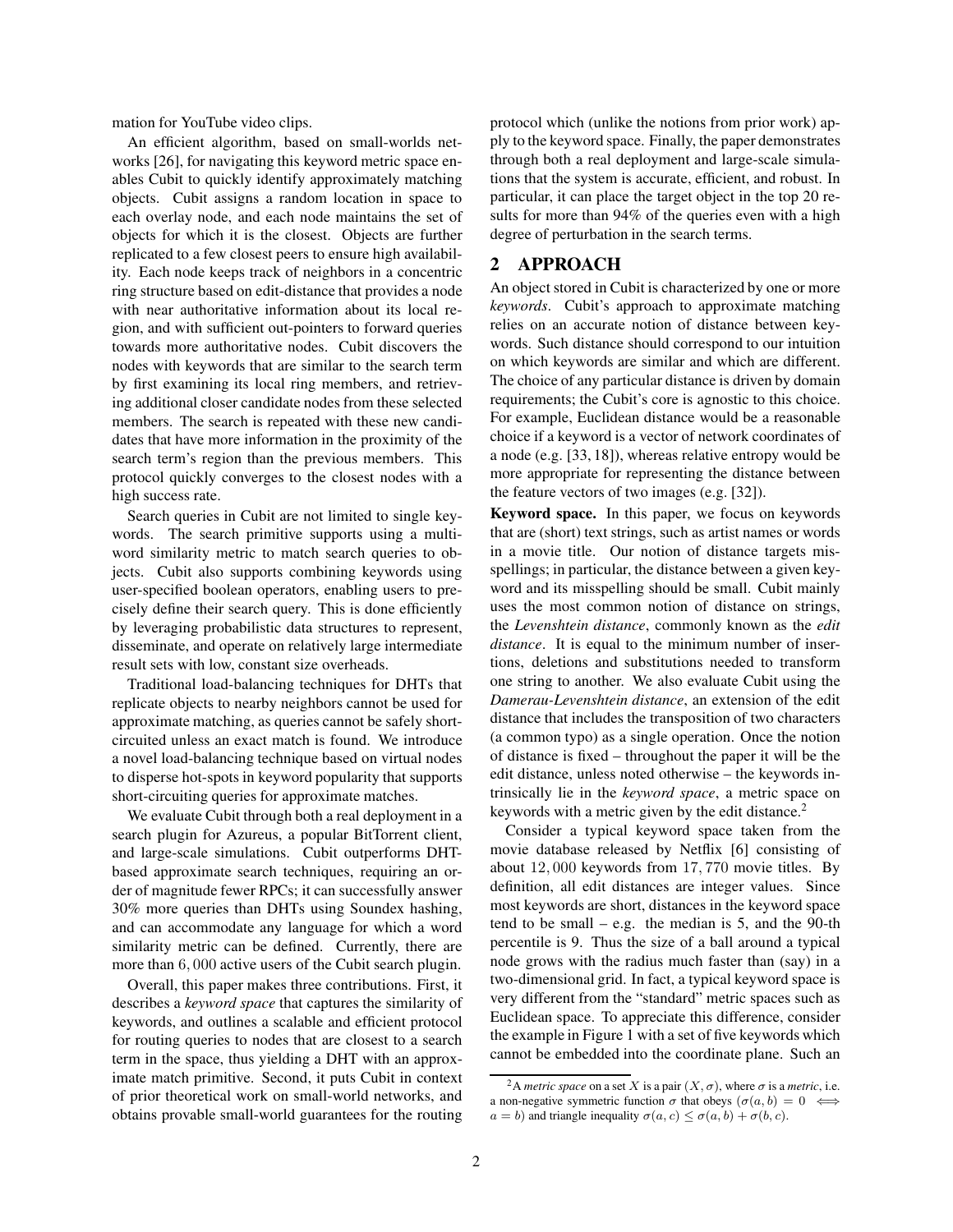

Figure 1: The edit distance between keywords: five keywords which cannot be embedded into the coordinate plane so that all distances are preserved. Preserving the distances between four nodes (all but *ring*) distorts the distances to the fifth node.

embedding becomes increasingly more inaccurate with additional keywords, even if we allow more dimensions. Cubit's use of the keyword space obviates such an inaccurate embedding.

**Multi-Keyword Matching.** Search queries typically consist of more than one keyword. Moreover, not all keywords relevant to the desired object may be included in the query, and some of the keywords may be misspelled. For example, a user may search for a long movie title using only a few (misspelled) keywords among those that appear in the title. Cubit matches multi-keyword queries to objects using the *phrase distance* between a query and an object, which we define as the sum, over all search terms, of the minimal edit distance between the search term and the object's keywords. (Note that the ordering of keywords does not matter.)

Cubit also supports user-specified boolean expressions over keywords and phrases to enable the construction of fine-grained, multi-keyword search queries. A phrase in the boolean expression matches an object if the phrase distance between the two is smaller than a threshold value, defined as the user-specified error probability per character times the phrase length. Objects that satisfy the boolean expression are returned to the user.

**Node ID Assignment.** Cubit nodes are distributed in the same space as keywords. Each node in Cubit is assigned a unique string ID chosen from the set of keywords associated with previously inserted objects in the system. The ID of a node determines its "position" in the keyword space. This position determines how a given node is used in Cubit. First, each Cubit node is responsible for storing the set of keywords for which it is the closest node. Second, Cubit implements a distributed protocol which navigates through nodes in the keyword space, gradually zooming in on a neighborhood of a given (possibly misspelled) keyword, and thus locates nodes that store possible matches. The details of the protocol are not critical at this stage; the crucial point is that the navigation happens within the keyword space rather than on a ring or some other highly structured artificial routing space of a typical structured peer-to-peer network.

Node IDs are chosen to provide a good coverage of the keyword space. A natural approach is to choose node IDs at random. Since the distribution of words in a human language is known to be very different from that of random strings, we choose node IDs at random *among keywords*. Specifically, at join time each node independently selects a random keyword, ensuring uniqueness by detecting ID collisions.

**Navigation.** The navigation protocol is the core component of Cubit. To support this protocol, Cubit creates and maintains a multi-resolution overlay network on nodes such that each node has several peers at every distance from itself; the peers at a given distance are chosen to maximize the coverage of that region. Such overlay design is inspired by the small-world construction [26] in which a grid is augmented by a sparse set of randomly chosen edges, with roughly the same number of edges for each distance scale. In the resulting graph a simple greedy routing algorithm (which on each step minimizes the distance to target) succeeds in finding short routes to any given target with high probability.

In Cubit, the distance scales are linear rather than exponential because the keyword space has a very small diameter. The small-world-like overlay is created via an underlying low-overhead gossiping protocol under which nodes randomly exchange peer identifiers and thus randomize their peer sets. Since the distance to the target can be easily computed from the corresponding node ID, the greedy routing algorithm requires very little state and is easy to implement in practice. Both the overlay creation and the small-world navigation happen, essentially, in the keyword space. In Section 5 we discuss how the small-world navigation is affected by the properties of this space.

#### **3 FRAMEWORK**

The basic Cubit routing framework builds on the small world overlay introduced in Meridian [44] for routing in the network latency space. The framework relies on multi-resolution rings to organize peers, a ring membership replacement scheme to maximize the usefulness of ring members, and a gossip protocol for node discovery and membership dissemination.

**Multi-Resolution Rings.** Each Cubit node organizes its peers into a set of concentric rings. In each ring, a node retains a fixed number,  $k_{\text{ring}}$ , of neighbors whose distance to the host lies within the ring boundaries. This ring structure enables a Cubit node to retain a relatively large number of pointers to other nodes within its vicinity, while also providing a sufficient number of pointers to far-away peers.

The Cubit ring structure is illustrated in Figure 2. The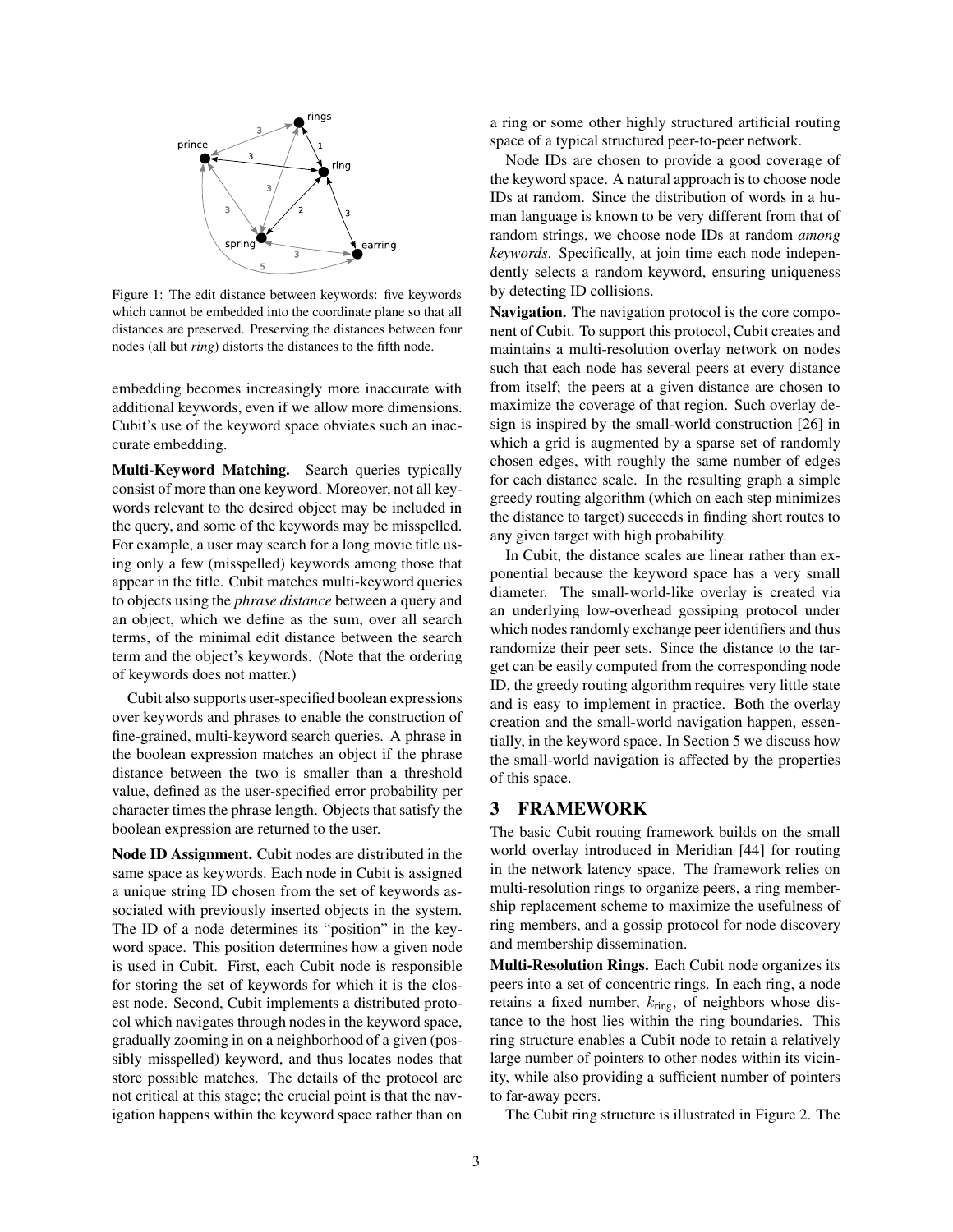

Figure 2: A Cubit node organizes its peers into concentric rings, each with a fixed number of nodes. In this example, the solid circles represent peers in node  $A$ 's peer-set, the empty circles represent other nodes, and the squares represent object keywords in the system. The shaded region depicts the subspace that is closer to A than any other node. The master record for each keyword in the shaded region is stored at node A.

*i*th ring has inner radius  $R_i = \alpha i$  and outer radius  $R_{i+1}$ , for  $i \geq 0$ , where  $\alpha$  is a constant. (We use  $\alpha = 1$ .) Each node keeps track of a finite number of rings; all rings  $i > i^*$  for a system-wide constant  $i^*$  are collapsed into a single, outermost ring that spans the range  $[\alpha i^*, \infty]$ .

In addition to the multi-resolution rings, each node maintains a small *leaf set*, a set of nodes used for object replication management and collision detection on node joins. The leaf-set contains a node's  $(\beta f_{\text{repl}})$ -closest neighbors, where  $\beta \geq 1$  is a parameter and  $f_{\text{repl}}$  is the *replication factor*; that is, the number of nodes at which each keyword is replicated.

**Ring Membership Management.** The number of nodes per ring,  $k_{\text{ring}}$ , represents a trade-off between accuracy and overhead. A large value of  $k_{\text{ring}}$  allows each node to retain more information for better route selection during query routing, but requires additional overhead in both memory and bandwidth. The utility of a ring member is in relationship to the amount of diversity it can provide to the ring. Diverse ring members provide better coverage and minimize "holes" in the keyword space, reducing the likelihood that a node is overlooked in query routing.

For each ring, the node retains a constant number  $l_{\text{ring}}$ of additional nodes that serve as potential ring candidates. During ring membership selection, an infrequent periodic event, the node selects a the subset of  $k_{\text{ring}}$  ring members from the  $k_{\text{ring}} + l_{\text{ring}}$  candidates. The goal is to achieve a good coverage of the corresponding annulus in the keyword space. The specific heuristic used to accomplish this is to assign each candidate node a point in the  $(k_{\text{ring}} + l_{\text{ring}})$ -dimensional space, where each dimension represents its distance to one of the candidate nodes, and choose a subset of  $k_{\text{ring}}$  nodes that forms a polytope with the largest hypervolume. The quality of the local embedding used in the polytope computation is not critical. Any heuristic for picking a geometrically diverse set of peers would suffice; the polytope volume provides a principled way to select such diverse peers [44].

**Gossip Based Node Discovery.** Cubit uses a standard anti-entropy push-pull protocol [21] for node discovery and dissemination. At each gossip round, a Cubit node collects a random selection of its ring members, and pushes this collection along with its own node information to a random member in each of its rings. At the same time, it pulls back a random selection of nodes from each of the selected ring members. The exchanged nodes are kept as members in the appropriate ring or as replacement candidates if the ring is full.

Additionally, nodes exchange their leaf-set with their leaf-set members periodically at a more frequent rate, to ensure that changes to the leaf-set are disseminated more quickly than changes to more distant neighbors.

**Replication Management.** Cubit replicates objects in order to achieve high availability. The number of replicas of an object naturally falls over time as nodes exit the system. We introduce a simple replication management protocol to maintain the number of replicas at the desired level frepl.

The *primary node* for a given keyword is the one closest to the keyword, with a fixed tie-breaking rule. This node is responsible for the keyword and its associated objects, and the replication thereof. Each node periodically checks if it is the primary node for the keywords currently at the node. This check can be performed locally by comparing the keywords with the node IDs of the nodes in the leaf-set. $3$  Each node ensures that an object is replicated at the  $f_{\text{repl}} - 1$  closest leaf-set members for each of its keywords that map to that node. Missing replicas are re-created from the primary copy and disseminated to the appropriate nodes. Replicas are reaped locally at the expiry of their leases.

At an even lower periodic rate, each node verifies that, for each of the secondary replicas it owns, the primary node for the replica has a copy of the object. This additional check ensures that the primary node will eventually have a copy of the object if there exists a replica somewhere in the network, limiting the impact of transient routing errors that cause incorrect initial placement of the replicas.

**Load Balancing.** Since search terms tend to follow a Zipf distribution, the resulting skewed load distribution can lead to excess routing load on nodes within the vicinity of popular keywords. Traditional DHT-based load balancing techniques [35, 19, 38] based on object caching by intermediate nodes are not applicable to Cu-

<sup>&</sup>lt;sup>3</sup>It is possible (though unlikely) that for a brief time interval two or more nodes will consider themselves primary for the same keyword. Such behavior does not reduce accuracy of the search protocol. At worst, it can only *increase* replication level.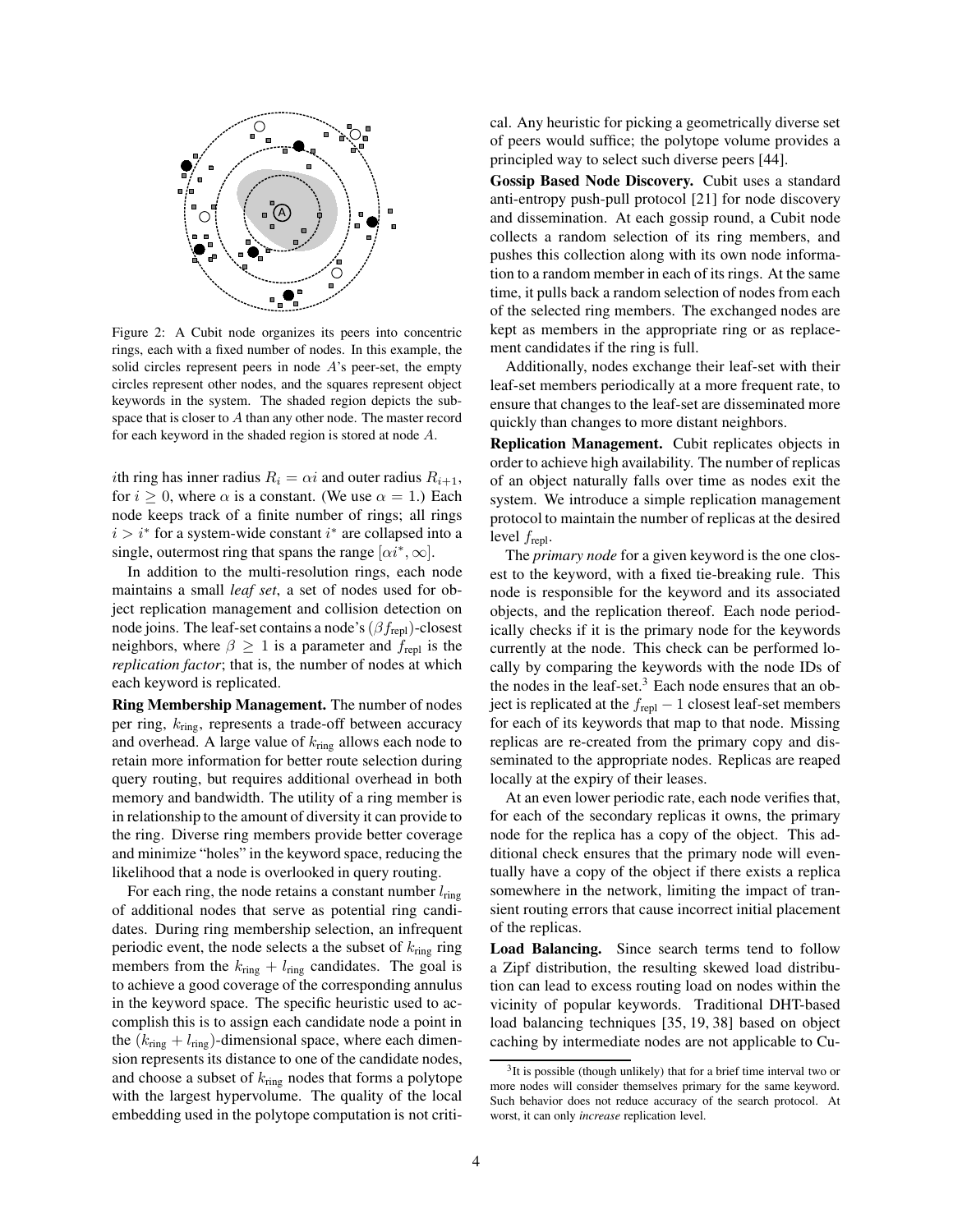

Figure 3: Cubit's load-balancing protocol prevents popular keywords from overwhelming a node. In this example, the keyword "love" is closest to node A and is generating a high degree of load. Node A creates a virtual node around the keyword, which includes its leaf set and all objects within a  $p$  editdistance radius. This virtual node is sent to  $A$ 's nearest neighbors to the keyword. Queries that arrive at these neighbors for keywords within the region can be answered without node A.

bit, as an intermediate node can not safely short-circuit a search query unless it can find an exact match. We introduce a novel load-balancing technique that supports short-circuiting of queries for approximate matches.

In Cubit, if the load generated by queries for a popular keyword  $w$  overwhelms the available resources of node  $i$ , the node manufactures a virtual node at  $w$  with all the information it has on that region in the keyword space. This includes the objects in the region and the node's leaf-set, allowing the virtual node to answer queries on its behalf for that region. The virtual node is disseminated to node i's  $m_{off}$  nearest neighbors to w, which are the most likely locations to intercept and short-circuit search queries for  $w$ . Node  $i$  is then tasked with keeping the  $m_{\text{off}}$  virtual nodes updated with changes to objects in the off-loaded region as well as changes to its leaf-set. If one of the  $m_{\text{off}}$  nodes becomes overwhelmed, it can request node i to increase the off-loading factor  $m_{\text{off}}$ . Virtual nodes are not disseminated via gossip and thus do not skew the node distribution. This off-loading operation disperses hot-spots in keyword popularity without requiring global information or coordination. Figure 3 illustrates the protocol.

## **4 QUERY ROUTING**

The following sections describe protocols that make use of the basic infrastructure described in Section 3 to provide the necessary primitives for performing approximate keyword matching.

**Object Insert.** An object in Cubit is fully described by a set of keywords. In the case of our BitTorrent implementation, these keywords are taken from the filename and embedded comments in the torrent file. A copy of the object descriptor is replicated at the  $r$  closest nodes to each of its keywords. The form of the object descriptor is unrestricted; in our BitTorrent implementation, a

| <b>Algorithm 1 SEARCH PROTOCOL</b>                   |                                                                     |                               |  |
|------------------------------------------------------|---------------------------------------------------------------------|-------------------------------|--|
| <b>Require:</b>                                      | E: Search event                                                     | R: Local ring set             |  |
|                                                      | U: Outstanding queries H: Leaf set                                  |                               |  |
|                                                      | 1: $N \leftarrow E.GETREMOTENODE()$ , $I \leftarrow E.GETQUERVID()$ |                               |  |
|                                                      | 2: $K \leftarrow E.GETFANOUT()$ ,                                   | $T \leftarrow E.GETKEYWORD()$ |  |
| 3: if $E.TYPE() = SearchRequest$ then                |                                                                     |                               |  |
| 4:                                                   | $A \leftarrow$ GETKCLOSESTNODES(T, K, R + H)                        |                               |  |
| N.SEND(SearchReply, I, T, A)<br>5:                   |                                                                     |                               |  |
| 6: else if $E.TYPE() = SearchReply$ then             |                                                                     |                               |  |
| 7:                                                   | $C \leftarrow E.GETRESULTS() - CHECKED[I] - PENDING[I]$             |                               |  |
| 8:                                                   | $CHECKED[I] \leftarrow CHECKED[I] + \{N\}$                          |                               |  |
| $PENDING[I] \leftarrow PENDING[I] + C - \{N\}$<br>9: |                                                                     |                               |  |
| 10:                                                  | $A \leftarrow$ CHECKED[I] + PENDING[I]                              |                               |  |
| 11:                                                  | $A \leftarrow$ GETKCLOSESTNODES(T, K, A)                            |                               |  |
| 12:                                                  | if $A \subseteq$ CHECKED[I] then                                    |                               |  |
| 13:                                                  | for all $V$ in $A$ do                                               |                               |  |
| 14:                                                  | V.SEND( <i>FetchObjRequest</i> , I, E.SEARCHTERMS())                |                               |  |
| else<br>15:                                          |                                                                     |                               |  |
| 16:                                                  | for all V in $A \cap C$ do                                          |                               |  |
| 17:                                                  | V.SEND(SearchRequest, I, K, D, T)                                   |                               |  |

object descriptor is made up of the set of keywords and a pointer to the owner of the torrent file.

When a Cubit node receives an object insertion request, it concurrently issues a closest node search for each keyword using the search protocol described in the next section. The object is initially inserted at the closest node, and the the closest node further replicates the object to the  $f_{\text{repl}}$  - 1 closest neighbors to the keyword, chosen from peers in its leaf-set.

Search Protocol. For the basic (non-boolean) queries, the goal is to obtain the  $k$ <sup>\*</sup> objects nearest to the set of keywords, as measured by the phrase distance, where  $k*$ is a parameter in the system. For each keyword in the search phrase, the protocol obtains the  $k$  closest objects from each node which meets the following *edit distance criterion*: its ID is within an edit-distance of  $q$  from the keyword, where  $q$  is the product of the keyword length and the expected number of perturbations per character (which is a parameter in the system). The protocol selects  $n_{\text{min}}$  closest nodes if fewer than  $n_{\text{min}}$  nodes meet the criterion, where nmin is called the *search fan-out*.

The protocol runs from a fixed node, called the *local node*. It maintains three lists: the *checked list* of nodes that have already been queried, the *pending list* of nodes waiting to be checked, and the *failed list* of nodes such that the corresponding RPC failed or timed out. Initially all three lists are empty.

The protocol inserts the local node into the pending list and enters the following loop. If there exists a node  $i$  in the pending list that meets the edit-distance criterion or is equidistant or closer to the keyword than the closest  $n_{\text{min}}$  nodes in the checked list, the local node performs an RPC to node  $i$  for some of the members in its ring sets: either for all nodes that meet the the edit-distance criterion or for the  $l_{\text{min}}$  closest neighbors to the keyword, for some constant  $l_{\min} \geq n_{\min}$ , whichever is larger. If the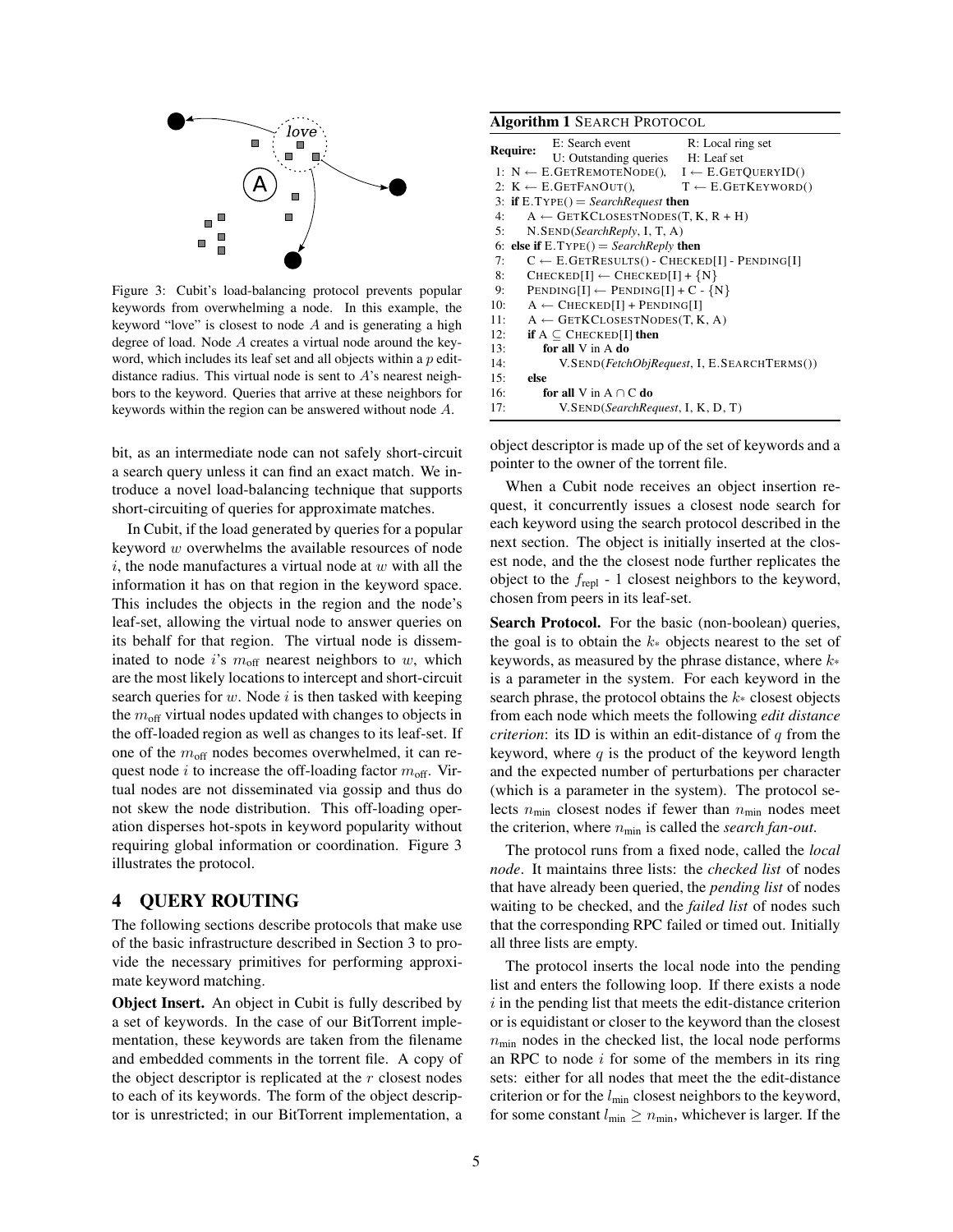RPC fails or times out, node  $i$  is moved from the pending list to the failed list. Otherwise, it is relocated to the checked list and the new nodes are placed in the pending list unless they have already been checked or have failed a previous RPC. The loop terminates if such node  $i$  does not exist.

The  $k$ <sup>\*</sup> closest objects to the keywords are retrieved either from all checked nodes that meet the edit-distance criterion, or from the  $n_{min}$  closest checked nodes, whichever set is larger. The collected objects for all the search terms are ordered by their phrase distance and the  $k_{\ast}$  closest objects are returned as the result of the search.

Algorithm 1 is the pseudo-code for the search protocol. The edit-distance criterion checks are omitted to improve the clarity and readability of the protocol. Figure 4 illustrates an example search query.

**Boolean Queries.** Advanced search queries in Cubit are constructed as boolean expressions, where each term in the expression is either a keyword or a phrase. The boolean search protocol converts a boolean expression into disjunctive normal form, creating a set of conjunction clauses that are connected by OR operators. It uses the standard search primitive to find objects within a threshold phrase distance from each positive term in each clause. The standard search is modified to include all the negative terms in the same conjunction clause that act as filters, ensuring that it avoids returning objects within the threshold distance of these negative terms without requiring explicit searches on them. The union of the results from the conjunction clauses is returned.

As the number of objects matching a single keyword can be very large, the collection of intermediate results are sent as Bloom filters [15] to reduce the bandwidth requirement of the protocol. The Bloom filters are of sufficient size to distinguish between thousands of objects with a very low  $(0.1\%)$  false-positive probability and requires several orders of magnitude less space than sending the actual objects. The compressed Bloom filters are usually only hundreds of bytes in size in our experiments. Since Bloom filters support union and intersection operations, all intermediate set operations can use the Bloom filters directly. The actual objects that make up the final filter are fetched from the closest nodes of the positive search terms in a final request. In this request, the closest nodes are tasked with repeating their previous search but would only return objects that are in the final filter.

**Node Join.** A new node first contacts its given seed nodes to obtain their node IDs and, through a random walk, discovers additional nodes in the network and obtains random keywords from each node. After collecting a sufficient number of nodes, it issues a closest node search for each received keyword. If the closest node's ID is different from the keyword used in the search, then the keyword is used as the node ID for the new node. Simultaneous node joins can, with a very small probability, result in more than one node with the same ID. In this case, the leaf-set discovery will ultimately alert the nodes of the collision, and the node with the lower IP address will drop out and rejoin the system.

Once a unique ID is selected, the new node obtains additional ring members from the ring members of its closest node. It also retrieves the primary replicas of objects with keywords that are closer to the new node than the node they are currently residing at. The protocol for this operates iteratively. It asks each of its  $k$  closest nodes if there are any primary replicas that should be copied to the new node that it does not already have. If at least one is closer, the protocol repeats with a larger  $k$  until no new primary replicas that should be copied are discovered.

**Security.** A formal treatment of the security properties of a gossip-based small-world network is beyond the scope of this paper. We describe some common attacks targeting the Cubit layer and outline changes to the routing protocol to address them. These changes may incur small performance penalties to query routing.

*Keyword Hijacking.* An attacker can arbitrarily choose as its node ID a keyword for which it wants to return false information. Such information censorship is possible with unmodified Cubit as the correct execution of the node join protocol cannot be verified by other nodes in the network. To protect against this attack, Cubit can use a node ID selection protocol that deterministically constructs IDs from the IP address of the node. Each node is seeded with the same source of keywords, such as a dictionary, and the hash of the IP address is used as an index into the keywords for selecting the node ID. A remote node's ID is verified before it is added into a node's ring set or before it is used in query routing. This modification primarily affects the distribution of objects across the nodes, so the set of seeded keywords should resemble the set of all keywords in the system. The seeded keywords should at least be taken from the same language as the keywords in the system.

*Query Disruption.* An attacker can try to disrupt query routing by returning false information. The disruption can be significant in a localized region, prematurely terminating search and insertion queries. This attack can be circumvented without changes to the existing query protocol; it can be mostly negated by an increase in the fan-out factor  $n_{min}$ . A query only terminates once the top  $n_{\text{min}}$  nodes to the search term is found. By increasing the  $n_{\text{min}}$ , an attacker has a proportionally smaller influence on query routing in the region. Queries can typically just route around non-cooperating nodes. Increasing  $n_{\min}$ comes at a price of additional overhead in query routing. In addition, heavier weight techniques such as PeerReview [23] can be used to identify misbehaving nodes and cleave them from the network.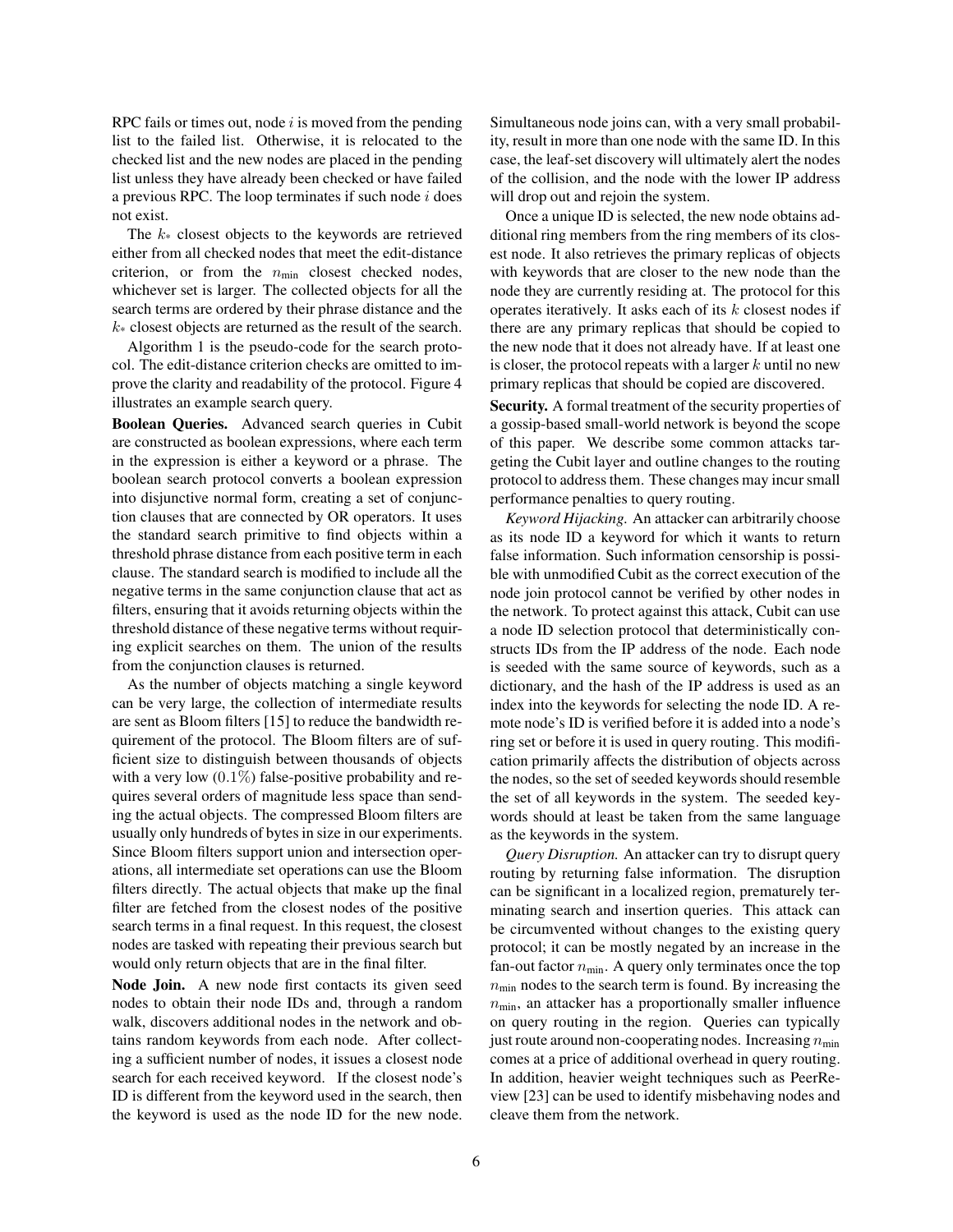

Figure 4: The Cubit search protocol iteratively zooms in on the target region. In this example,  $x$  is the location of the search term in the keyword space, the solid circles are node  $A$ 's peers, empty circles are other nodes, and the circle around  $x$  includes all nodes within edit-distance q of x. Node A first finds the  $n_{\text{min}} = 2$  closest nodes to x from its peer-set, and requests their  $n_{\text{min}}$  closest nodes. Then two new closer nodes are discovered and subsequently sent the same query. The protocol terminates when all nodes within the circle around x, or the  $n_{\text{min}}$  closest nodes have been discovered. These nodes are queried for their closest objects to x.

*Spam Injection.* An alternative method to disrupt the system is to increase the noise to signal ratio of the keywords and objects in the system. This attack can be addressed in a number of ways. Cubit can provide object insert capabilities only to trusted users by requiring objects to be signed by a certificate authority. Keyword targeted attacks can be bounded by limiting the injection rate. A node can reject an insert request if the same node has been repeatedly inserting the same or similar keyword. A more complete solution is the introduction of a distributed reputation system [43,20], where poorly rated objects are either discarded or are given a lower rank in response to search queries.

*Sybil Attacks.* Sybil attacks can allow the attackers to take control of a region of the keyword space. Countermeasures such as [30, 16] can be used to lower the join rate of the attackers, reducing the extent of the attack, or make the attack prohibitively expensive to undertake, though standard impossibility results apply [22].

## **5 THEORETICAL ANALYSIS**

The basic search protocol in Cubit performs a decentralized nearest-neighbor search on the node IDs, using a greedy routing algorithm on the overlay links. The goal of this protocol is to find near-optimal matches using a small number of hops. In this section, we lay out some principled reasons why this protocol is *plausible*. <sup>4</sup> The state-of-the-art theoretical approach is based on *smallworld networks* [26], where one investigates whether the routing performance can be guaranteed by randomness and diversity in the overlay.

Let us put Cubit in the context of prior work on small worlds.<sup>5</sup> A typical small-world analysis relies on the properties of the underlying graph or a metric space. The prior work offers small-world constructions for specific graphs such as grids, trees and hypercubes, or "nice" metric spaces such as those with bounded growth, treewidth, grid dimension, or doubling dimension. (These constructions discuss the *existence* of a suitable overlay, rather than a distributed construction thereof in a peer-to-peer setting.) The provable guarantees tend to be asymptotical, such as  $O(\log N)$  hops, where  $N$  is the number of nodes. The literature also provides several impossibility results for some seemingly "tractable" metric spaces and "reasonable" overlay constructions.

Underlying the small-world overlay in Cubit is the *keyword space* – the metric space on keywords in which distance function is the edit distance. Indeed, the overlay construction in Cubit is tuned to the edit distances between node IDs (which are essentially a random subset of keywords), and the "greedy routing" is greedy with respect to the edit distance between the node ID and the target string. As we discussed in Section 3, a typical keyword space is nothing like the spaces considered in prior work on small worlds. Most notably, the distances in the keyword space are small and take a very small number of distinct values. Both the small-world-friendly properties from the prior work and the corresponding analyses break simply because of the low maximal to minimal distance ratio.

The goal of this section is to understand small worlds on the keyword space. We ask the following: **what features of the keyword space make a small-world-type construction possible?** In a more specific sense, we are looking for features that enable a rigorous analysis.

We identify a property of a metric space which is crucial for the algorithm, called *progress ratio*, verify that this property holds on the keyword space, and show that, given a uniform selection of node IDs and of ring members, this property is sufficient to guarantee good performance of the greedy routing. To the best of our knowledge, this property and the corresponding analysis constitute a novel small-world technique.

<sup>&</sup>lt;sup>4</sup>The real-life performance is validated empirically in Section 6.

<sup>5</sup>See [26] for a comprehensive survey; we omit further citations.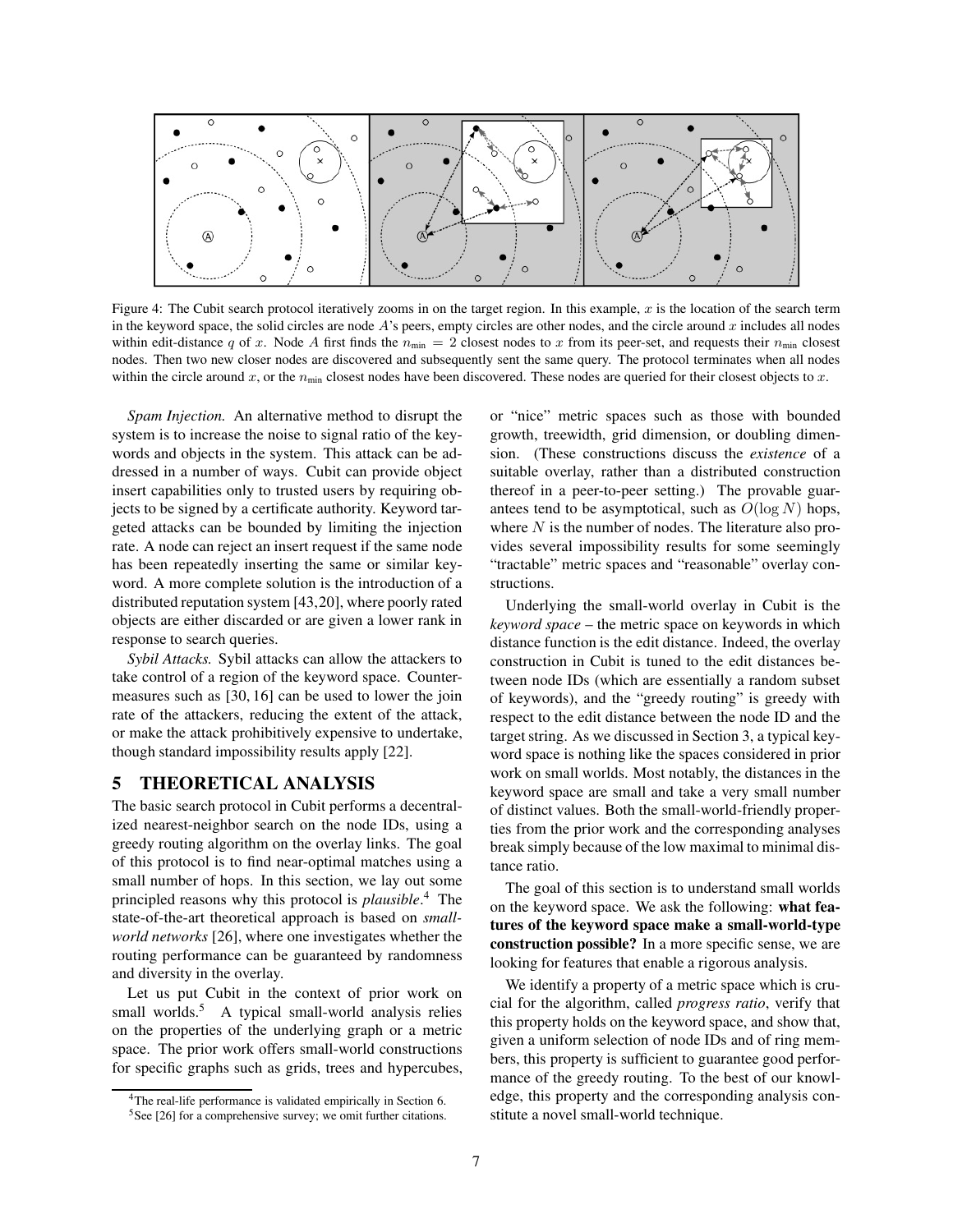**Setup.** Consider the basic *greedy algorithm*: choose any peer which is closer to the target if such peer exists, and stop otherwise. This algorithm completes in a small number of steps (bounded from above by the distance from the original node to the query target) but may stop far from the target. The search protocol used in Cubit builds on this greedy search, but adds more redundancy in order to improve accuracy.

We assume that the overlay is randomized. Specifically, we assume the following two properties:

- (P1) node IDs are distributed *u.a.r.*  $^6$  over  $Q$ ,
- (P2) for each ring i of each node x, the peers are distributed *u.a.r.* over nodes y such that  $d(x, y) = i$ .

Such assumptions are standard in the small-worlds literature. In Cubit, they motivate the peer-selection protocol which randomizes and diversifies the peer sets.

Let us fix some notation. Let  $d(\cdot, \cdot)$  denote the edit distance on strings. Let Q be the set of all keywords. Let  $Q^*$  be the set of all queries that we are interested in, e.g. all keywords with at most one misspelling. Each Cubit node has an ID in Q. By abuse of notation, we extend the edit distance  $d(\cdot, \cdot)$  to nodes. For each string w and radius r, the ball *in the keyword space* is denoted  $B(w, r) = \{u \in Q : d(u, w) \leq r\}.$ 

**Provable guarantees.** Following the literature, we would like to argue that every few hops the search algorithm makes a significant progress towards the target. In prior work, this meant decreasing the distance to target by a constant factor. In our setting, it suffices to make *any* progress, i.e. decrease the distance by one.

Consider a query  $q \in Q^*$ . Let x be the current node, and let  $r = d(x, q) - 1$ . We would like to guarantee that the algorithm can make progress towards  $q$ , i.e. that  $x$ has a peer in  $B(q, r)$ . Intuitively, x is likely to have a peer in  $B(q, r) \cap B(x, r')$ , for some r', if the intersection is large compared to  $B(x, r')$  and contains enough node IDs; to ensure the latter, the intersection needs to be large compared to  $B(q, r)$ . To formalize this intuition, we define a quantity  $PR(x, q)$  which measures the likelihood of making progress; we call it the *progress ratio*:

$$
PR(x, q) = \max_{r'} \frac{|B(x, r') \cap B(q, r)|}{\max(|B(x, r')|, |B(q, r)|)}.
$$

Using the progress ratio, we formulate a "local" guarantee for a given  $(x, q)$  pair, and then use it to prove a "global" guarantee for the search algorithm. (The proofs are omitted due to space constraints.) Both guarantees are probabilistic; we assume randomization properties (P1-P2), and the probability is over the choice of node IDs and peers. Let  $k_{ring}$  be the number of peers per ring.



Figure 5: The progress ratios for 1000 randomly chosen node IDs and 500 randomly chosen queries. For each  $p = 10, 25, 50$ we present a CDF plot for the  $p$ -th percentile progress ratio  $r_p(q)$ , where the CDF is taken over all queries q. For instance, a high value of  $r_{10}(q)$  is a strong positive evidence: namely, for 90% of node IDs the progress ratio is *better* than  $r_{10}(q)$ .

**Lemma 5.1** *Fix query*  $q \in Q^*$  *and node x. Suppose there are* k *nodes within distance*  $r = d(x, q) - 1$  *from* q*. Then one of these nodes is a peer of* x *with probability*  $at least 1 - O(\exp(-PR(x, q) \times min(k, k_{ring}))).$ 

**Theorem 5.2** *Fix query*  $q \text{ ∈ } Q^*$ *. Suppose for some*  $k \leq k_{ring}$  and each node x we have  $PR(x, q) \geq \frac{3}{k} \log N$ , *where* N *is the number of nodes. Then with probability at least* 1−O(N <sup>−</sup><sup>2</sup> ) *the greedy search algorithm always finds a* k*-nearest neighbor of* q *.*

**Discussion.** High progress ratio is similar to the ball growth property in [25] in that it is also a local property of balls in a metric space, and it enables a similar type of analysis. However, the property in [25] is geared towards low-dimensional grids and similar metric spaces, and is not even remotely applicable to the keyword space.

Our analysis indicates that the progress ratio values on the order of  $1/k_{\text{ring}}$  tend to imply good performance of the greedy routing. To verify that the progress ratio values are typically high, we considered the Netflix data set as the keyword space Q. We picked 500 queries at random from  $Q^*$ , and 1000 node IDs at random from  $Q$ , and computed PR $(x, q)$  for every id-query pair  $(x, q)$ . To characterize the progress ratios relevant to a given query q, we let  $r_p(q)$  denote the p-th percentile among the values {PR $(x, q)$  : all nodes x}, and analyze how the values  $r_p(q)$  are distributed over the queries. These results are summarized as CDF plots in Figure 5.

Interestingly, the progress ratio values for the Netflix dataset are significantly higher than those for a set of random strings with the same length distribution. Naturally occurring keyword spaces differ from random ones in ways that are essential to our problem. Not surprisingly, our experiments show that the overall accuracy of Cubit on the Netflix dataset is much better.

 $^6$ *u.a.r.* = *uniformly at random*. In fact, it suffices to use an approximate  $u.a.r.$  assumption, e.g. each element  $x$  is drawn independently with probability  $p(x) \in (\frac{1}{2n}, \frac{2}{n})$  $\frac{2}{n}$ ), where *n* is the number of elements.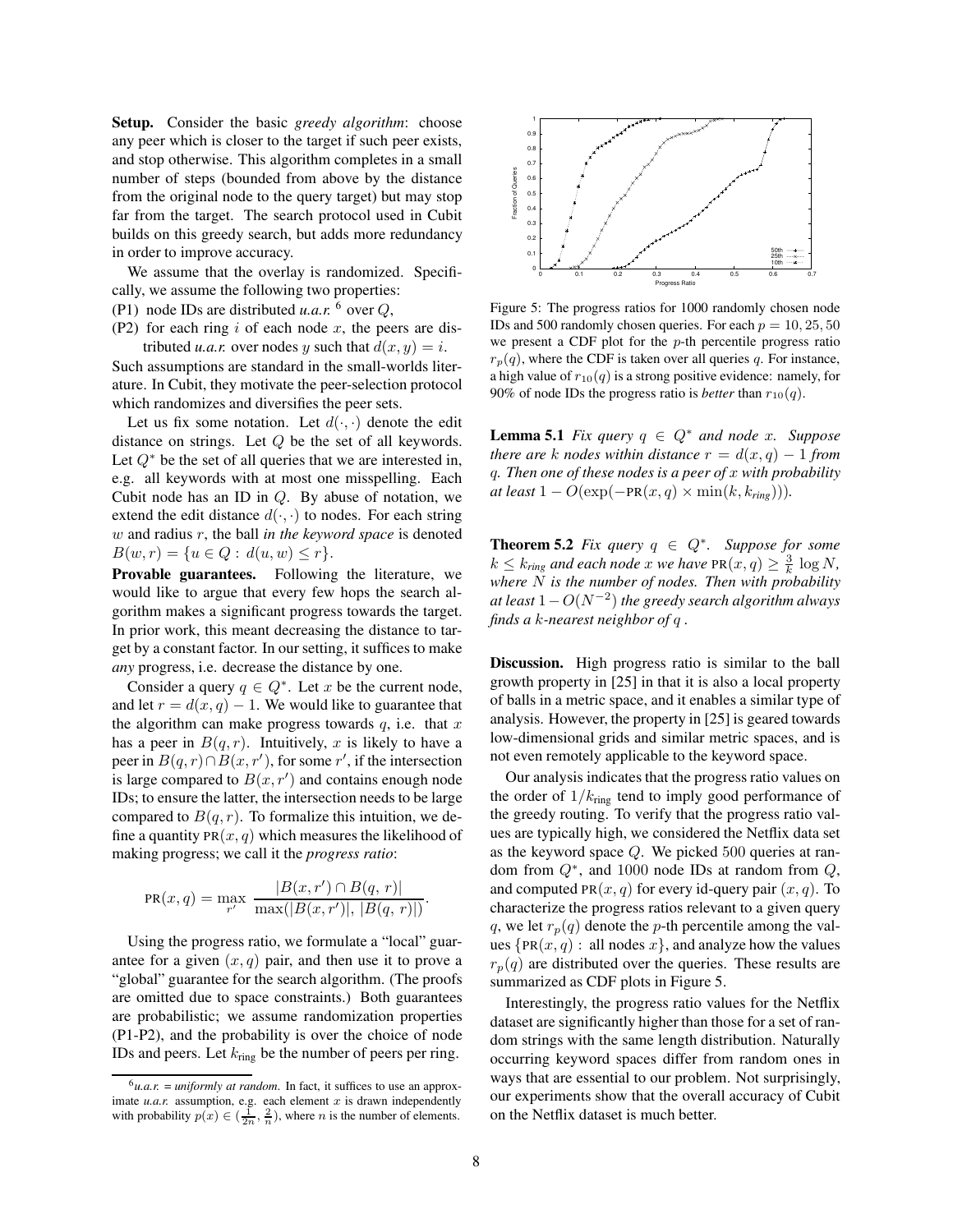

Figure 6: **Error probability per character vs. accuracy.**

## **6 EVALUATION**

We implemented the full protocol described in the preceding sections as an Azureus plugin. We evaluate Cubit through both a large-scale simulation on real-world datasets and a physical deployment on PlanetLab [12].

#### **6.1 Simulation**

We use three different real-world datasets to parameterize our simulations. The first is the Netflix database [6], consisting of 17, 770 movie titles. We collected our second dataset by crawling a popular BitTorrent website for media files, consisting of over 39, 000 torrents. These two datasets represent different extremes, with the Netflix dataset providing clean input with no duplicate entries, in contrast to the much noisier BitTorrent data. Our third dataset is the CiteSeer [7] database with the titles of over 400, 000 academic papers. While not representative of file sharing content, the large dataset enables Cubit's sensitivity to the number of objects in the system to be measured at a much broader scale.

The system is evaluated against search queries constructed from keywords of a randomly chosen title, with perturbations introduced to simulate typos and spelling variations. Only two-thirds of the keywords from each title were used in each search query to closer emulate typical user behavior. The error probability per character is the probability that, for each character in the search string, the character has been replaced by a random character. It is a measure of the signal to noise ratio of search keys and is used to control the difficulty of search queries, where a higher error probability represents a more difficult query. Additionally, we evaluated search queries where keywords were modified with real human typos and misspellings from the SearchSpell database [8].

Because of the skewed distribution of English words and the conservative way we are measuring success, 100% success is not always possible. For instance, a 3-typo query for the "Lost Ark" includes "Last Orc" and might legitimately return an entirely different set of objects; it is possible for the intended object to not be present among the search results if the randomly intro-



Figure 7: (a) **Number of RPC requests per query for a DHTbased system and Cubit.** (b) **Fraction of successful queries with keywords created from random character perturbations, and keywords created from the SearchSpell database.** The dotted lines show the metric upper-bounds.

duced typos veer into a different portion of the keyword space. We nevertheless retain this conservative success criteria, and indicate the highest achievable success rate as the *metric upper-bound* where applicable.

In the following experiments, unless specified otherwise, each test consists of 4 runs of 1024 nodes, 10 nodes per ring (88.2 peers per node on average), an error probability per character of 0.25, a search fan-out of 2, a replication factor of 4, with 1000 search queries for each run. The results are presented as the mean result of the runs, and error bars represent 95% confidence intervals. Each simulation run begins from a cold-start, with each new node only knowing at most 8 existing nodes in the network; additional neighbors are discovered through the gossip protocol. An equal fraction of the movies are introduced by each joining node.

**Accuracy.** We first examine Cubit's accuracy with search queries with increasing levels of difficulty. A search query is considered to be successfully resolved if the original movie it was derived from is a member of the result set, essentially the first page of results presented to the user, which is at most  $0.1\%$  of the total number of movies in the system. Our accuracy metric is equivalent to recall, a common statistical classification used in information retrieval  $7$ . Figure 6 shows that Cubit can successfully answer queries where a third of the characters in the search string is expected to be erroneous with more than 90% accuracy. Surprisingly, for queries where half the characters in each search keyword are expected to be perturbed, Cubit is still able to successfully resolve them more than 75% and 90% of the time for the Netflix and BitTorrent datasets respectively. Cubit achieves a higher accuracy on the BitTorrent dataset because the average number of words of a BitTorrent title is 6.6, nearly twice that of a Netflix title at 3.6. A higher number of words per title provides proportionally more

<sup>&</sup>lt;sup>7</sup>One cannot meaningfully present precision, the complementary classification to recall, as our datasets do not include relevance information between objects.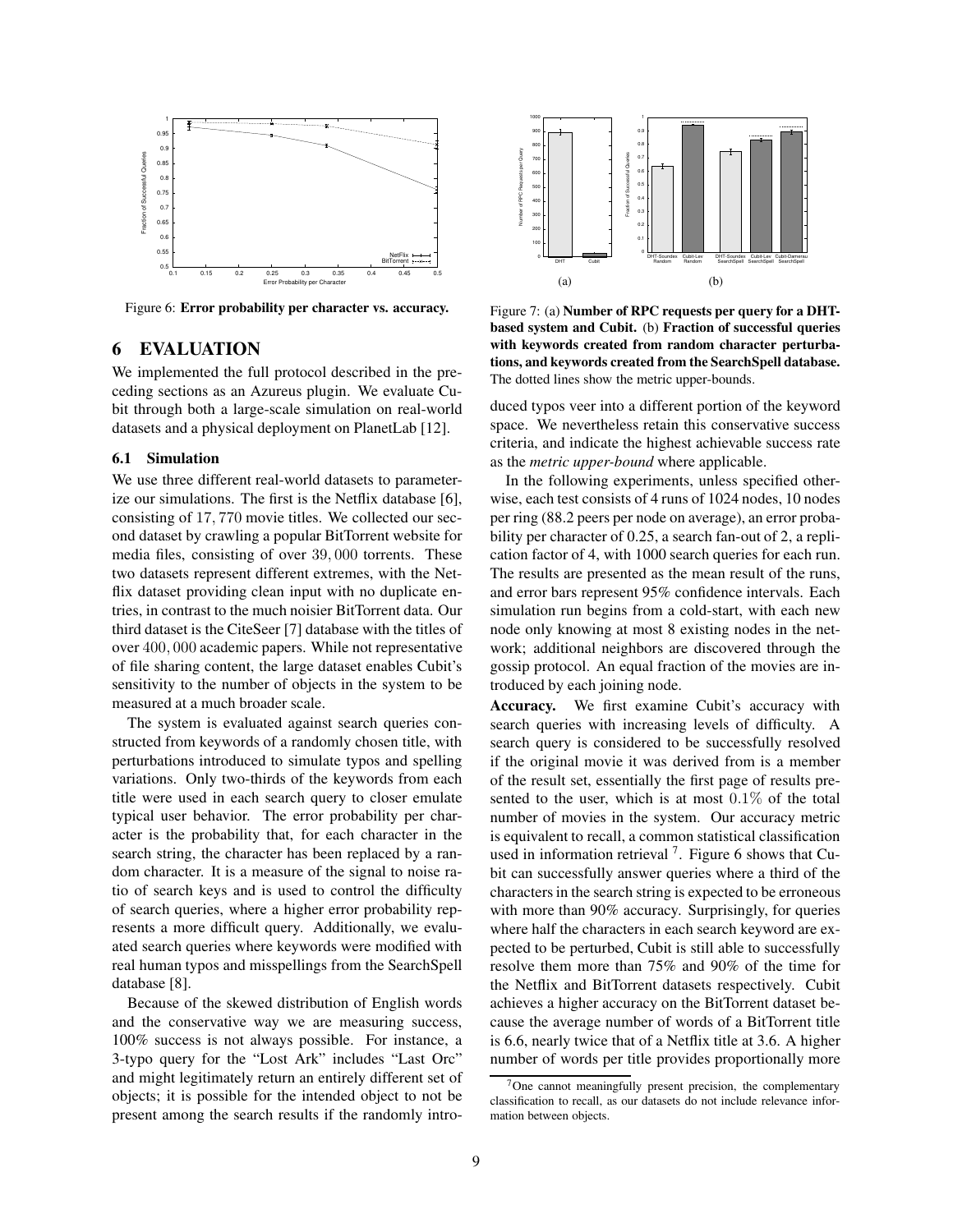

Figure 8: **Number of nodes vs. accuracy.**



Figure 9: **Number of nodes vs. RPC requests per query.**

keywords per query which improves search accuracy.

The accuracy metric itself does not capture how much work and how many nodes must be contacted to answer the query. A DHT can be 100% accurate if it searches for every misspelled version of a keyword, but would also be highly inefficient. We illustrate the latent costs in Figure 7(a). We use a basic DHT implementation based on Pastry [39] for comparison, with a base parameter of 16 and a replication factor of 4. The shortest search term is used by the DHT, as it has the fewest error permutations. For search queries where exactly one error is introduced to each keyword, a DHT solution requires nearly 900 RPC requests before finding the sought object. In contrast, Cubit requires only 27 RPC requests, an order of magnitude fewer than the DHT solution, for a query accuracy of more than 96%.

Pairing Soundex hashing, a phonetic algorithm for mapping English words by sound, with DHT routing, as proposed in [46], enables approximate matching without resorting to searching for every possible spelling permutation. Figure 7(b) shows that this approach achieves a success rate of 64% for keywords with random character perturbations and 75% for keywords taken from the SearchSpell database where some of the misspellings are phonetically similar. Cubit using the standard Levenshtein distance achieves over 94% accuracy for random character perturbations and 83% accuracy for Search-Spell misspellings. The drop in accuracy is because phonetic misspellings and character transpositions which make up a significant portion of the SearchSpell database



Figure 10: **Number of objects in the system vs. fraction of successful queries using the CiteSeer dataset.**

do not match well with Levenshtein distance. Even an ideal, centralized service struggles to meet our definition of accuracy when using the Levenshtein distance for matching, with a metric upper-bound accuracy of 97% and 86% for keywords with random character perturbations and SearchSpell misspellings respectively.

In contrast, Cubit using the Damerau-Levenshtein distance, which counts the transposition of two characters in a keyword as a single operation, reduces the distance between the misspellings and their origin word and improves Cubit's accuracy to just under 90% for Search-Spell misspellings with a metric upper-bound of 93%. Damerau-Levenshtein based Cubit performs identically with the same overhead in all other experiments as the Levenshtein version; the transposition operation only minimally affects the edit-distance between correctly spelled words, and randomly generated misspellings and their origin word. These results illustrate the importance of pairing a distance metric that closely matches the expected type of errors.

**Scalability.** We next examine the scalability of the Cubit framework. To be able to directly compare experiments with different number of nodes in the network, the number of nodes per ring is configured to be proportional to the logarithm of the system size. Figure 8 shows that search accuracy is largely independent of the system size, with Cubit maintaining a 94% accuracy across the tested system sizes. These results indicate that the greedy search protocol very rarely terminates prematurely as a small increase in the hop length due to an increase in system size has a negligible effect on the accuracy. Figure 9 shows how the number of RPC requests per query and per searched keyword grows with the number of nodes. The growth rate is proportional to the maximal number of hops times the number of nodes per ring. The former is upper-bounded by a small constant, while the latter is set to log(#nodes) yielding logarithmic scaling.

Another measure of scalability is Cubit's sensitivity to the number of unique objects in the network. To allow for a more comprehensive evaluation, we use the Cite-Seer dataset consisting of more than 400, 000 academic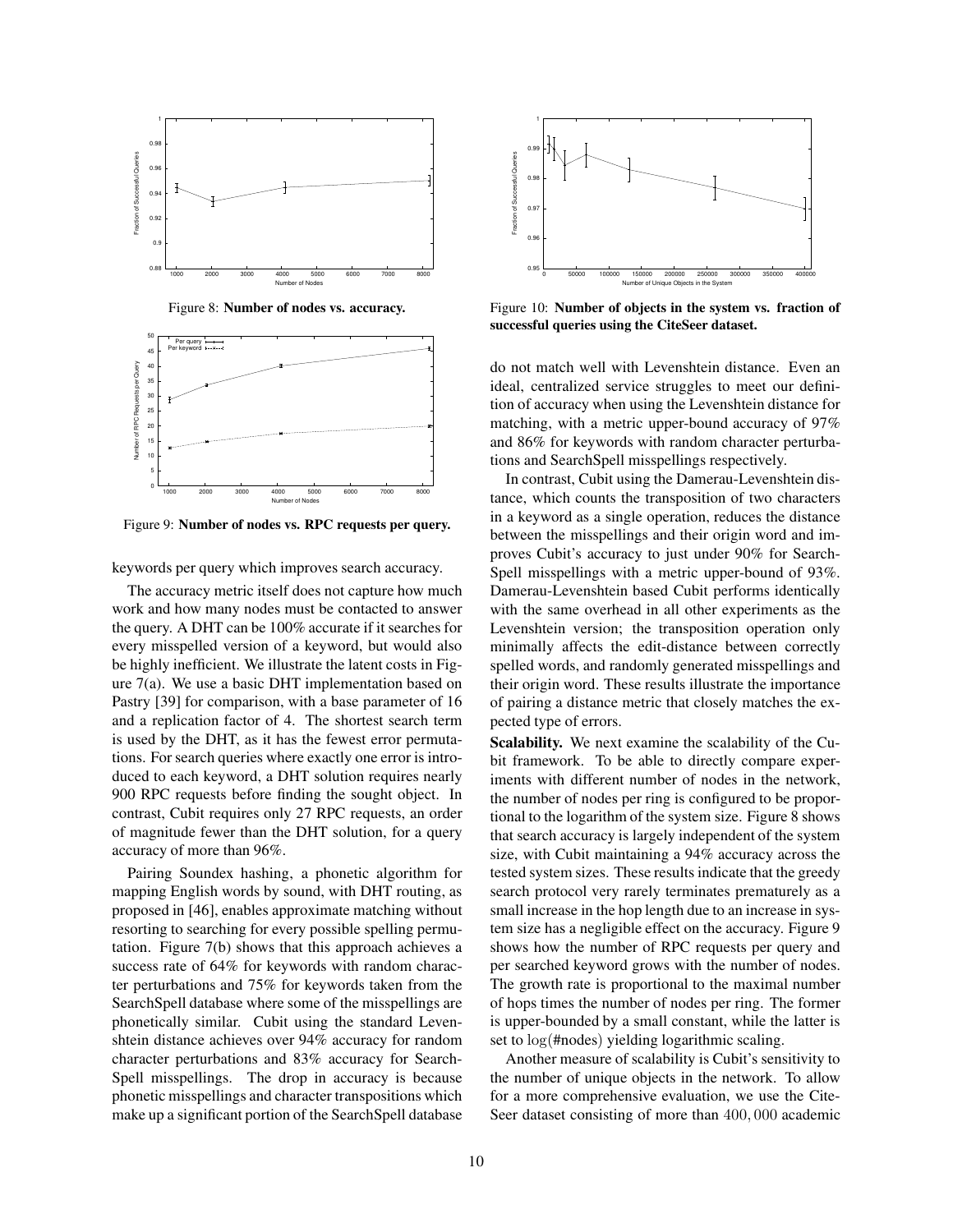

Figure 11: **Number of nodes per ring vs. accuracy and the number of RPC requests per query.**

paper titles in our evaluation. In these simulations, rather than returning 0.1% of the total number of unique objects in the system as the result set, we fix the result set to 10 objects to allow for a fair comparison. Figure 10 shows that there is an expected small linear decrease in accuracy with increasing number of objects in the system. A fifty fold increase in objects results in less than 3% decrease in search accuracy. The search accuracy on the CiteSeer dataset is considerably higher than on the Netflix dataset. This is primarily due to the relatively longer, more distinctive titles found in academic papers, resulting in a sparser, more search friendly keyword space.

A significant concern with boolean search queries is the large number of intermediate search objects that must be sent between nodes. Cubit uses Bloom filters as intermediate storage in order to reduce the bandwidth overhead. To verify the technique's effectiveness, we examine the bandwidth requirement of boolean searches on the Netflix dataset which on average contains 3.6 keywords per object. In our experiments, we use the conjunction of two-thirds the total keywords of the object as the boolean search expression. The median bandwidth used per boolean search query is only 17 KB with only trace amounts of false positives.

**Parameters.** The performance of Cubit depends on several key parameters, such as the number of nodes per ring and the query fan-out factor. The number of nodes per ring represents a tradeoff between protocol maintenance and query performance. A low nodes per ring value provides poor coverage of the space and requires more RPC requests to complete a query, where a high nodes per ring value requires additional state to be kept and maintained at each node. Figure 11 shows that accuracy is mostly unaffected by the number of nodes per ring, in contrast to the number of RPC per query which decreases dramatically from two nodes per ring to four, and flattening out at sixteen nodes per ring.

The query fan-out bounds the number of closest nodes a query traverses simultaneously, and can significantly improve accuracy by circumventing dead-end paths. For example, a query with a fan-out of two will attempt to



Figure 12: **Search fanout vs. accuracy.**



Figure 13: **Search fanout vs. the number of RPC requests.**

find the two closest nodes to the search term at every step, essentially interweaving two simultaneous closest node queries without introducing overlaps in the search space. Figure 12 illustrate that increasing fanout from one to two nets a 4% improvement in accuracy, with further increases netting subsequently smaller gains. However, the accuracy comes at the cost of requiring additional RPC requests. Figure 13 shows that the number of RPC requests increase linearly with the fan-out factor.

The object replication factor also plays a role in the performance of the system. Figure 14 shows that increasing replication from one to four increases search accuracy by more than 12%. Increasing replication beyond four gives only marginal accuracy improvements.

**Replication and churn.** The object replication factor trades off accuracy against bandwidth for replica management. Figure 14 shows that increasing replication from one to four increases search accuracy by more than 12%. Increasing replication beyond four gives only marginal accuracy improvements. The bandwidth requirement is proportional to the replication factor, the average number of movies per node, and the node churn rate. To quantify the bandwidth requirement for replica management, we added churn to our simulations. The node lifetime distribution was collected from our Azureus deployment of more than 6, 000 Cubit users. Under this realistic churn scenario, the bandwidth required for replica management is less than 1.6 KB/s for each Cubit node, which compares favorably to 2 KB/s used for the maintenance of the BitTorrent DHT on a host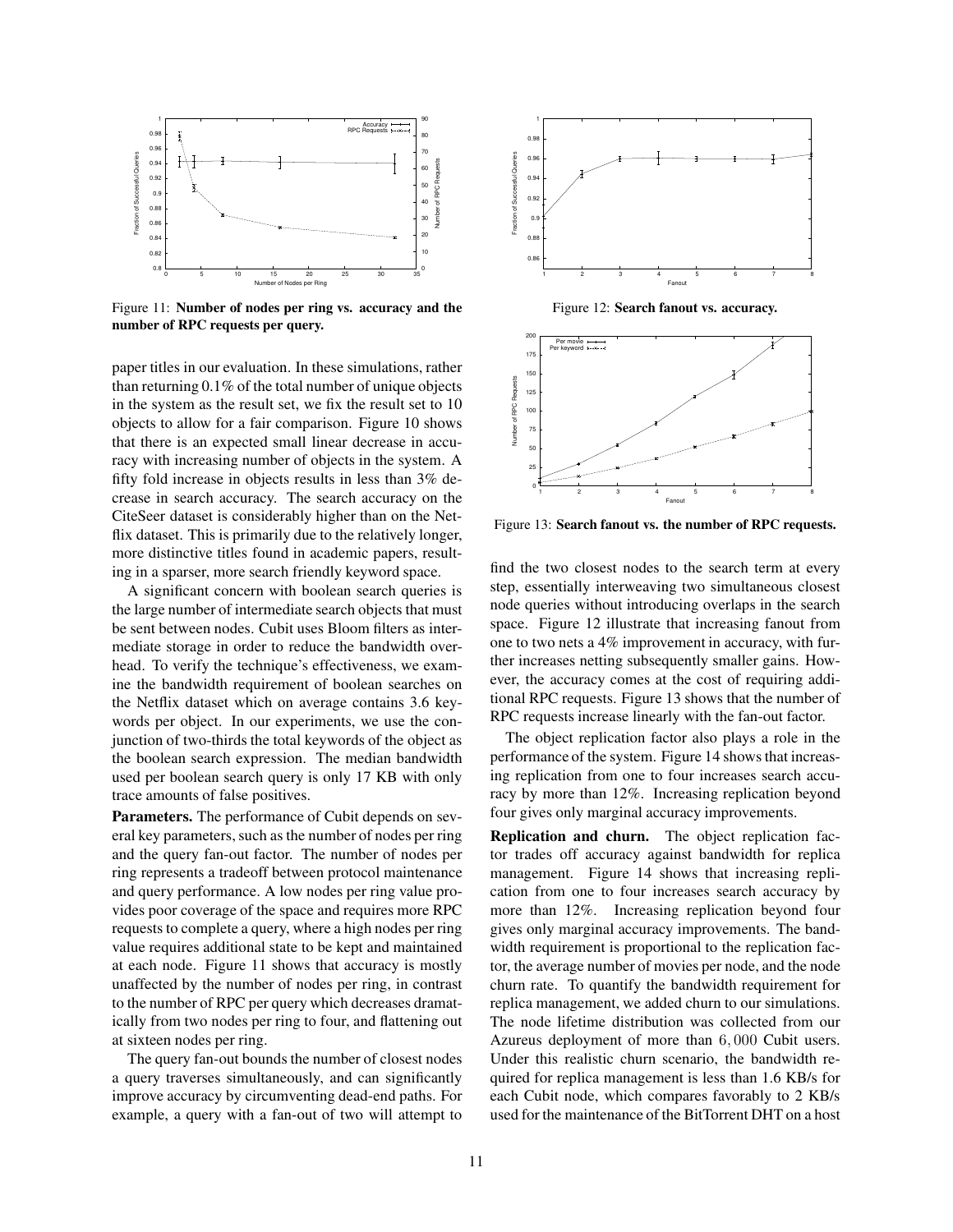

Figure 14: **Replication vs. accuracy.**



Figure 15: **Relative change in accuracy due to churn.** Realistic churn rates have modest effects. Increased fanout or object replication (or both) can compensate for the effects of churn.

with a 256 Kb/s upstream connection [9].

Beyond its effect on maintenance traffic, node churn can also negatively affect search accuracy. This is primarily due to stale ring members that create "holes" in the keyword space, preventing queries from routing to the target region. However, introducing node churn into the simulation results in a barely perceptible decrease in search accuracy (Figure 15). This is because the gossip rate is sufficiently high to detect and remove stale ring members. In our deployment, an average ring member receives a gossip request every two minutes, and the actual measured median lifetime of a node is 20 minutes. Raising the values of other system parameters, such as the query fan-out and replication factor, provides ways to maintain search accuracy under higher levels of churn.

**Load-balancing.** We next examine how well the loadbalancing protocol disperses hotspots in query routing. In this experiment, we overload the system by issuing a misspelled keyword query from 100 random nodes. In response, the top ten most highly frequented nodes request their neighbors to create virtual nodes. We then repeat the queries and compare the concentration of queries that frequent the top ten most visited nodes before and after virtual node creation. We vary the offload fan-out  $\gamma$ and plot the average number of queries that frequented the top ten nodes and their reduction in average load. Figure 16 shows that the Cubit load-balancing protocol is effective at reducing the load at request hotspot through



Figure 16: **Offload fanout versus load at hotspots.**



Figure 17: **Error probability per character versus the accuracy in the Azureus deployment.**

the introduction of virtual nodes. Even an off-load fanout of 8 can reduce the load by more than 40% on average.

#### **6.2 Azureus Deployment**

We implemented a Cubit plugin for the Azureus BitTorrent client to provide approximate matching of available torrents. The torrents are currently taken from crawls of popular torrent websites and from trackerless torrents in the Azureus DHT. Torrents in the system automatically expire after a set time-out; persistence beyond a single time-out requires reinjections, similar to OpenDHT [37].

The system is currently deployed, with 107 PlanetLab nodes acting as gateway nodes to the network. More than 10, 000 torrents have been injected into the system, with hundreds of new torrents injected daily. We examine Cubit's accuracy on the Azureus deployment by issuing 125 search queries with different error probability per character values. Figure 17 shows that Cubit can successfully answer queries where half the characters are expected to be perturbed with more than 90% accuracy which closely matches our simulation predictions. There are currently more than 6, 000 active users. The plugin is available at our project website at http://www.cs.cornell.edu/˜bwong/Cubit.

## **7 RELATED WORK**

Cubit is a system for performing approximate matching in peer-to-peer overlays. We separate past work into two categories, routing in overlay networks and approximate matching techniques, and survey both in turn.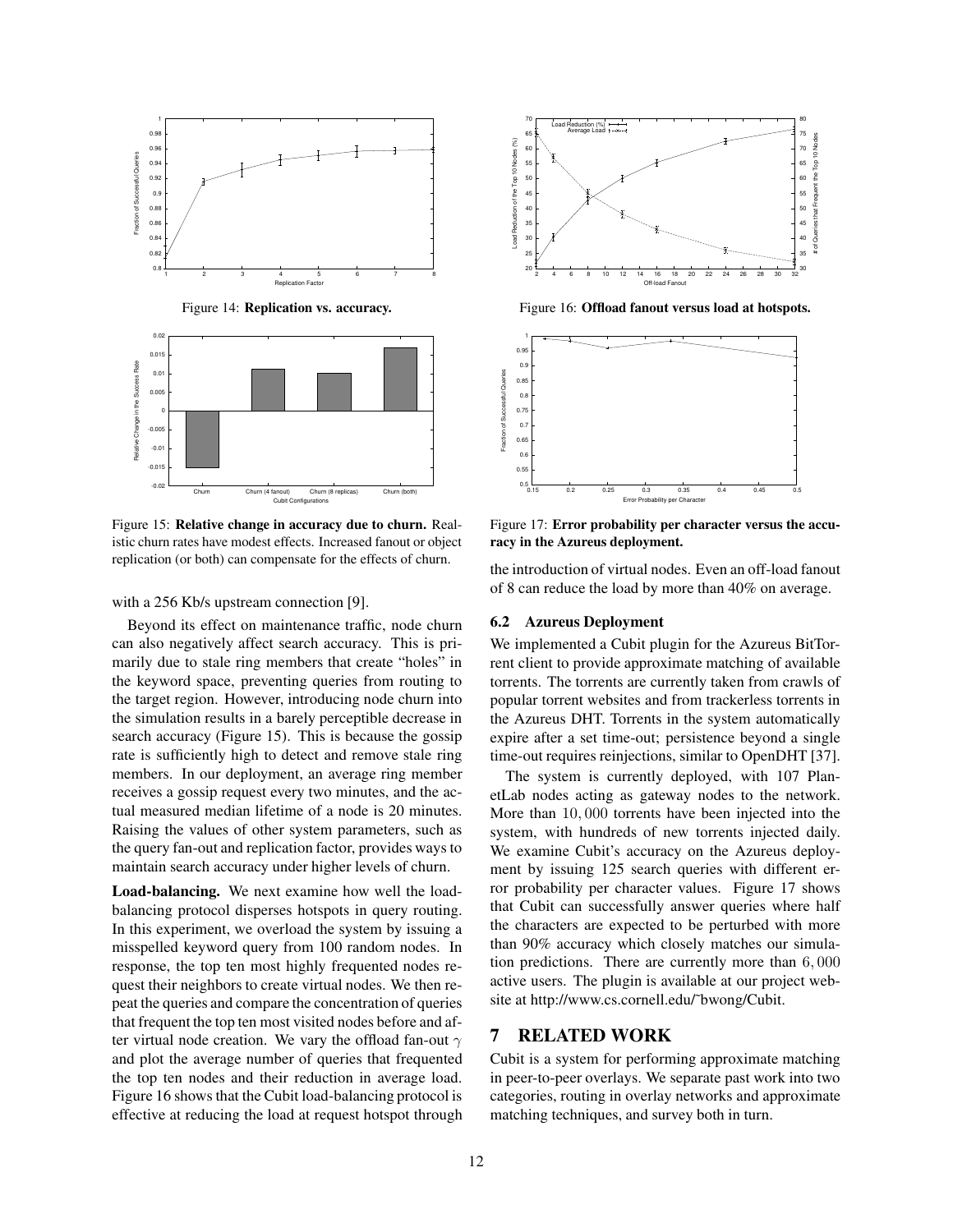**Routing in overlay networks.** Cubit is a loosely structured overlay network that most closely resemble a distributed hash table. It differs from previous DHTs [39, 41,47,36,29,24] by providing a novel approximate match primitive rather than supporting only precise lookups.

Query routing in Cubit is similar to routing in CAN [36], SWAM [11], and Meridian [44]. CAN is a coordinate-based approach in which each node knows its immediate closest neighbor in each of the dimensions and greedily routes to the destination. CAN works best when the embedded node set resembles a grid or a torus; it is not designed to work on highly non-homogeneous point sets such as the (embedded) keyword space. Border cases in dealing with churn makes CAN difficult to implement and deploy in practice. SWAM [11] is similar to CAN but partitions the coordinate space into a Voronoi diagram instead of a regular grid. This provides SWAM with stronger guarantees in performing nearest neighbor search, but incurs additional complexity and overhead for the node join protocol.

While the Cubit framework builds on top of Meridian [44], a system for resolving network-latency related queries, the two systems differ inherently and significantly in the problems they address, the way they perform routing, and the kinds of optimizations they employ. The Cubit framework is much more general in that it supports distance metrics beyond network latencies, and enables significantly more complex boolean search queries. Since Cubit queries are more complex because they necessitate finding the set of *all* nodes that meet a particular constraint, and because Cubit nodes constitute a key/value database instead of the more constrained node/latency space, the protocols for node join and query routing are significantly different. Cubit also introduces optimizations not applicable to the Meridian context, such as mechanisms to proactively maintain object replication for improved resiliency in a highly dynamic peer-to-peer environment, and to encapsulate and offload keyword regions to nearby neighbors.

Several peer-to-peer systems, e.g. [41, 28, 27], use overlay routing based on the small world networks [26]. These systems use a specific virtual space (e.g. a ring) in which long links are introduced such that a simple greedy routing protocol can find short routes. These systems are inherently limited to precise lookups. A related line of work considers small-world networks on arbitrary underlying spaces, see [26] for a survey. However, this line of work does not tackle the issue of constructing a suitable overlay in a distributed peer-to-peer environment.

**Approximate matching.** An alternative design (proposed in [45]) involves representing keywords as points in a low-dimensional Euclidean space. Once nodes and keywords are embedded, techniques such as CAN [36] and Meridian [44] can be used for navigation in that space. While this approach gives a clean and intuitively appealing representation of the keyword space, the literature on metric embeddings does *not* provide embeddings of edit distances into Euclidean space – even with high dimension – that are known to have a sufficiently high precision for the approximate matching of short keywords. The embedding is prohibitively inaccurate in practice, distorting the navigation.

Past work has proposed to use the Soundex algorithm to encode keywords by their phonemes before indexing them in a DHT [46]. Unlike edit distance, Soundex is appropriate only for English keywords and is not effective against typing errors. Our evaluation compares the performance of Cubit versus Soundex; while a Soundex lookup is simpler, Cubit is more accurate.

DPMS [10] provides a less general form of approximate matching suitable only for rearranged substrings. Each document is associated with a set of keywords. Keywords and queries are broken up into fixed size substrings. A query match is found if its substrings are a subset of the document's substrings. The system checks for subset inclusion probabilistically using Bloom filters [15]. The matching primitive in DPMS only accommodates substring matches, does not make a distinction on substring ordering, and it does not find near-matches for queries that are misspelled.

Squid [40] creates a multi-dimensional space using a fixed number of keywords as axes. Each object is represented by a set of keywords, and its position in the multi-dimensional space is based on the prefix match distance between the keywords and the axes. The multidimensional space is flattened using space filling curves, allowing storage and search to be performed on a DHT. This scheme is primarily targeted at range queries on search terms that are small variations of the axes keywords, rather than for arbitrary search terms.

A number of systems make use of coding techniques to provide approximate search. In P2P-AS [31], an error correcting code is introduced that maps small variations of a keyword into the same hash bin. However, the cost of scaling the number of correctable errors is prohibitive. Another coding based system is LSH Forest [13], which uses locality-sensitive hashing to cluster similar terms. The system is primarily focused on finding similar documents rather than keywords.

pSearch [42] uses latent semantic indexing on documents to generate vectors that represent its relative similarity to other documents in the system. CAN [36] is used to traverse this vector space. The focus of pSearch is on finding documents with high semantic relevance to the search keys. It is however unable to match misspelled search keys to documents with correctly spelled keywords, as the search keys and keywords may be typographically similar but are semantically unrelated.